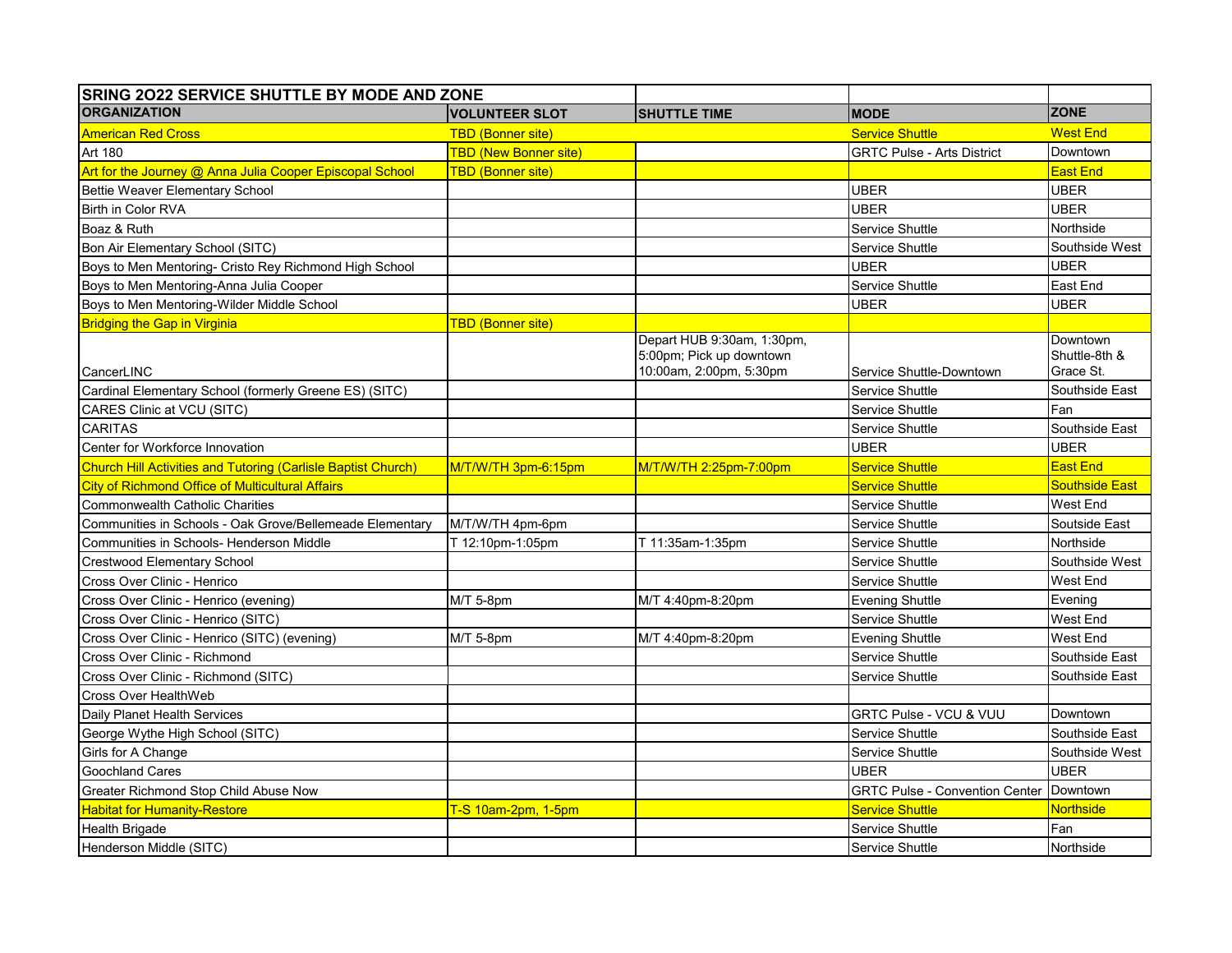| <b>Henrico Education Foundation</b>                  |                                           |                                                           | Service Shuttle                                | West End               |
|------------------------------------------------------|-------------------------------------------|-----------------------------------------------------------|------------------------------------------------|------------------------|
| Hermitage Richmond                                   |                                           |                                                           | Service Shuttle                                | Northside              |
| Higher Achievement - Binford Middle                  | M/T/W/TH 4-6:30pm                         | M/T/W/TH 3:35pm-7:00pm                                    | Service Shuttle                                | Fan                    |
| Higher Achievement - Boushall Middle                 | M/T/W/TH 4-6:30pm                         | M/T/W/TH 3:35pm-7:00pm                                    | Service Shuttle                                | Southside East         |
| Higher Achievement - Headquarters                    |                                           |                                                           | <b>TBD</b>                                     | TBD                    |
| Higher Achievement - Henderson Middle                | M/T/W/TH 4-6:30pm                         | M/T/W/TH 3:35pm-7:00pm                                    | Service Shuttle                                | Northside              |
| <b>Hispanic Chamber of Commerce</b>                  |                                           |                                                           | Service Shuttle                                | Southside West         |
| HomeAgain                                            |                                           |                                                           | <b>GRTC Pulse - Arts District</b>              | Downtown               |
| Homeward                                             |                                           |                                                           | Service Shuttle                                | Southside West         |
| Huguenot High School - Scholar Latino Initiative     |                                           |                                                           | Service Shuttle                                | Southside West         |
| Huguenot High School (SITC)                          |                                           |                                                           | Service Shuttle                                | Southside West         |
| International Rescue Committee                       |                                           |                                                           | Service Shuttle                                | Fan                    |
| <b>IT4Causes</b>                                     | Bonner site                               |                                                           | <b>UBER</b>                                    | <b>UBER</b>            |
| <b>James River Association</b>                       | <mark>TBD (Bonner site)</mark>            |                                                           | <b>GRTC Pulse - Rocketts Landing</b>           | <b>Downtown</b>        |
| James River Park System                              |                                           |                                                           | Service Shuttle                                | Southside East         |
| Latinos in Virginia Empowerment Center (SITC)        | TBD (Bonner site)                         |                                                           | <b>UBER</b>                                    | <b>UBER</b>            |
| Legal Aid Justice Center                             | TBD (Bonner site)                         | 5:00pm; Pick up downtown                                  | Service Shuttle-Downtown                       | Shuttle-8th &          |
| Library of Virginia                                  |                                           |                                                           | <b>GRTC Pulse - Government Center Downtown</b> |                        |
| <b>LULAC</b>                                         |                                           |                                                           | Service Shuttle                                | Southside East         |
| Mentor VA                                            | TBD (Bonner site)                         |                                                           | Service Shuttle                                | Southside East         |
| New Virginia Majority                                |                                           |                                                           | <b>UBER</b>                                    | <b>UBER</b>            |
| PlanRVA                                              | TBD (Bonner site)                         |                                                           | Service Shuttle                                | Southside West         |
| <b>Preservation Virginia</b>                         |                                           |                                                           | <b>GRTC Pulse - Arts District</b>              | Downtown               |
| Public Defender's Office                             | TBD (Bonner site)                         |                                                           | Service Shuttle                                | East End               |
| Read to Them                                         |                                           |                                                           | <b>GRTC Pulse - Allison Street</b>             | Fan                    |
| <b>ReEstablish Richmond</b>                          |                                           |                                                           | <b>GRTC Pulse - Scott's Addition</b>           | Downtown               |
| <b>Richmond City Council</b>                         |                                           |                                                           | Service Shuttle-Downtown                       | Downtown               |
| Richmond City Health District                        |                                           |                                                           | <b>GRTC Pulse - Convention Center</b>          | Downtown               |
| <b>Richmond City Office of Sustainability</b>        | TBD (Bonner site)                         |                                                           | <b>GRTC/Bus 77 or Pulse-Governme Downtown</b>  |                        |
| <b>Richmond Public Schools Education Foundation</b>  | <u> TBD (Bonner site)</u>                 |                                                           | <b>GRTC/Bus 77 or Pulse-Governme Downtown</b>  |                        |
| <b>Richmond Symphony</b>                             | TBD                                       | 5:00pm; Pick up downtown                                  | Service Shuttle-Downtown                       | Shuttle-8th &          |
| RVA Future - George Wythe                            | 2pm, 2pm-4pm                              |                                                           |                                                |                        |
|                                                      | M/T/W/TH 10am-12pm, 12pm-                 | M/T/W/TH 9:35am-12:25pm,                                  |                                                |                        |
| RVA Future - Huguenot High School                    | 2pm, 2pm-4pm<br>M/T/W/TH 10am-12pm, 12pm- | 11:30am-2:30pm, 1:30pm-4:30pm<br>M/T/W/TH 9:35am-12:25pm, | Service Shuttle                                | Southside West         |
| RVA Future Center - Armstrong High School            | 2pm, 2pm-4pm                              | 11:30am-2:30pm, 1:30pm-4:30pm                             | Service Shuttle                                | East End               |
|                                                      | M/T/W/TH 10am-12pm, 12pm-                 | M/T/W/TH 9:35am-12:25pm,                                  |                                                |                        |
| RVA Future Center - Thomas Jefferson High School     | 2pm, 2pm-4pm                              | 11:30am-2:30pm, 1:30pm-4:30pm                             | Service Shuttle                                | lFan                   |
| <b>RVA Works</b>                                     |                                           |                                                           | Service Shuttle                                | Southside East         |
| Sacred Heart-Daytime Volunteering (starting 2/14/22) | 9:45am-12:15pm                            | 9:20am-12:40pm                                            | <b>Service Shuttle</b>                         | <b>Southside East</b>  |
| Sacred Heart-Evening Volunteering (starting 2/14/22) | 6:30pm-8:30pm                             | T/TH 5:45pm-8:45pm                                        | <b>Evening Shuttle</b>                         | <b>Evening Shuttle</b> |
| Sacred Heart-Food Pantry (starting 1/3/22)           | $T, 1-5$ pm; TH, 2-6pm                    |                                                           |                                                |                        |